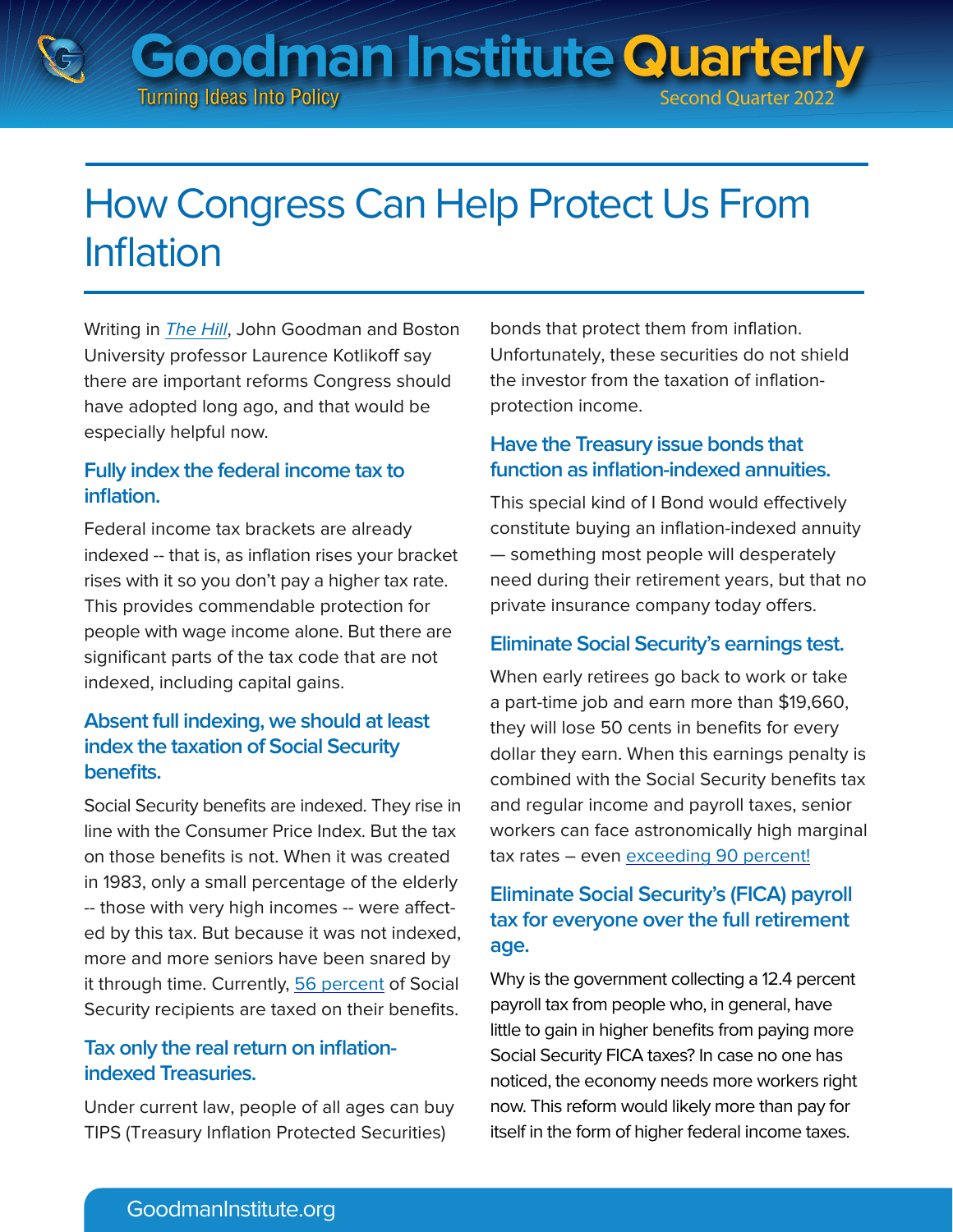# **Q & A on Health Reform**

The Goodman Institute has created a first-ofits-kind guide for voters and candidates as we approach the fall election. Here are some samples from the guide.

#### **What is wrong with the market in which people buy their own health insurance -- the individual market?**

For millions of Americans, health insurance has become increasingly unaffordable and increasingly useless in meeting real health care needs:

- If you combine the average premium with the average deductible faced last year by people in the Obamacare exchanges, a family of four (not getting a subsidy) had to [pay \\$25,000](https://www.ehealthinsurance.com/resources/affordable-care-act/much-health-insurance-cost-without-subsidy) before getting any benefit at all from their health plan.
- All across the country, people with insurance purchased in the exchanges are [denied access](https://www.wsj.com/articles/obamacare-can-be-worse-than-medicaid-1530052891) to the best doctors and the best hospitals, even though these providers accept private insurance and even Medicare.

These are not the normal results of free market competition. They are the product of unwise regulations that give perverse incentives to everyone affected by them.

#### **If you have good health insurance through an employer, why should you care about what is happening in the individual market?**

If you are laid off, retire early or become too sick to work, you will have to seek health insurance in this market. This could happen to any of us.

#### **Why are deductibles and premiums so high in the individual market?**

Because of Obamacare regulations. Although the individual mandate to buy health insurance was repealed, the mandate to provide the same insurance to everybody still applies to sellers of health insurance. The only type of plan they can offer you is bloated with benefits you may not want or need.

# **If people could buy insurance that meets their personal needs, won't they be tempted to avoid coverage that is socially important?**

They might. For example, they might choose to avoid coverage for substance abuse or for mental health care. Or, they might have insufficient catastrophic coverage for very rare and very expensive medical events.

One solution to this problem is already part of current law. If people with a short-term plan experience an unanticipated and uninsured-for medical need, they can always return to the Obamacare exchanges and enroll in a plan that covers virtually everything.

# **Do the congressional Democrats have a solution to the problem of outrageous outof-pocket costs?**

What is being offered in the individual market right now are plans that no one is buying without a large subsidy. As a result, the unsubsidized market was in a free fall (sometimes called a "death spiral") until recently. Last year, Congress passed the American Rescue Plan Act, which extended Obamacare subsidies to high-income families to try to lure them back into the market. Not only is this a regressive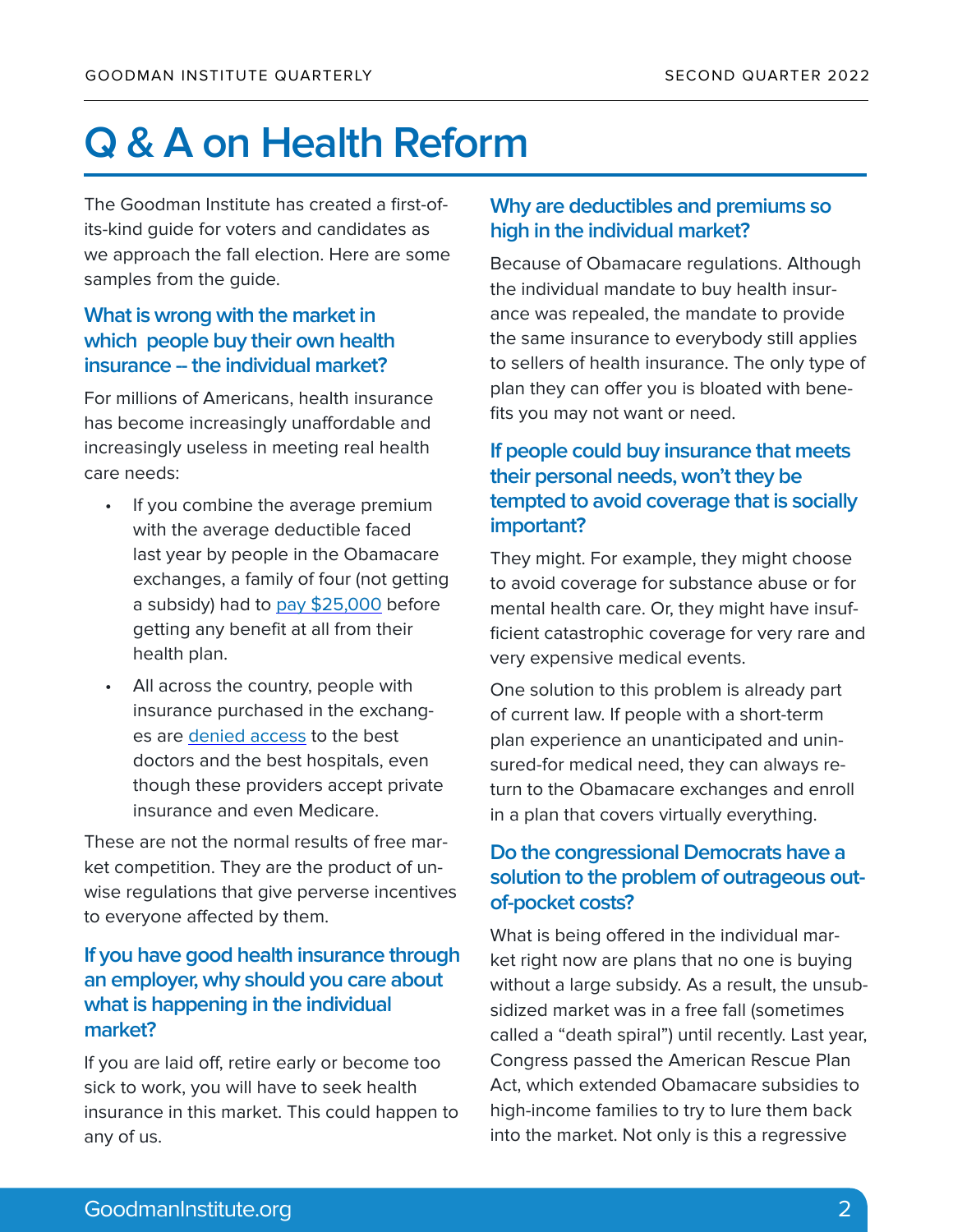

law, giving money to rich people through taxes paid by everyone, it is also very wasteful because the new subsidies are mainly going to people who had already found insurance alternatives.

It appears that we are [spending \\$17,000](https://edlabor.house.gov/imo/media/doc/BlaseBrianTestimony%200217221.pdf) for every newly insured person because of the new subsidies. The subsidies end after 2022 and they are the subject of partisan divide.

#### **Why do so many plans exclude the best doctors and the best hospitals?**

Perverse incentives have created a "race to the bottom" in which health plans are trying to attract the healthy and avoid the sick. A typical plan these days looks like Medicaid with a high deductible.

#### **How can we reform the market to give people access to the providers that can best meet their needs?**

We already have [a model](https://www.goodmaninstitute.org/2021/03/17/how-to-reform-obamacare/) that is far superior to what is happening in the individual market. Medicare Advantage (MA) is the only other place in our health care system where private plans compete and enrollees choose among them in an open enrollment period. Like the individual market, Medicare Advantage has government subsidies and no discrimination based on pre-existing conditions.

But unlike the individual market, MA plans can specialize in such chronic problems as diabetes, heart disease, cancer care, etc. And because the plans get a subsidized premium that reflects the expected cost of treating their enrollees, these plans find it profitable to attract enrollees with serious problems. MA plans can ask health questions, request to see medical records and exclude people who do not have the disease the plans specialize in. As a result, there is an emerging market for chronic care in Medicare.

By contrast, in the Obamacare exchanges, health plans seem to be vying to attract the healthy and avoid the sick.

Medicare Advantage is not perfect. But it is a starting point from which to build a workable [health insurance exchange](https://www.goodmaninstitute.org/wp-content/uploads/2016/04/BA-106.pdf).

**Do the congressional Democrats have a solution for the problem of health plans with inadequate access to care?**

No.

# **Why can't your employer buy insurance for you that you own and can take with you when you leave employment?**

This is another issue on which the two parties have radically different views. During the Obama administration, [personal and portable](https://www.goodmaninstitute.org/wp-content/uploads/2016/04/BA-105.pdf)  [health insurance](https://www.goodmaninstitute.org/wp-content/uploads/2016/04/BA-105.pdf) funded by an employer was against the law. An employer caught doing it was subject to fines as high as [\\$100](https://www.forbes.com/sites/gracemarieturner/2015/06/30/small-businesses-threatened-with-36500-irs-fines-for-helping-employees-with-health-costs/?sh=4065045e77f7)  [per employee per day.](https://www.forbes.com/sites/gracemarieturner/2015/06/30/small-businesses-threatened-with-36500-irs-fines-for-helping-employees-with-health-costs/?sh=4065045e77f7) President Trump countered with an [executive order](https://www.goodmaninstitute.org/2019/06/28/a-win-for-the-goodman-institute/) that not only allows employers to purchase individually owned health insurance, but actually encourages it.

#### **Is virtual medicine here to stay?**

Not unless Congress acts. Before the Covid pandemic, it was illegal for doctors to treat Medicare patients by means of phone, email, Zoom, Skype, etc. – with very few exceptions. For younger people, almost all communication devices violated privacy laws. When Covid hit, Congress temporarily suspended these barriers and many state governments suspended their restrictions as well. All the new-found freedoms are temporary, however. They are almost all tied to Covid. If the pandemic appears to no longer qualify as an "emergency" problem, telehealth is [scheduled to go away as well.](https://heartlanddailynews.com/2022/03/congress-extends-telehealth-beyond-pandemic/)